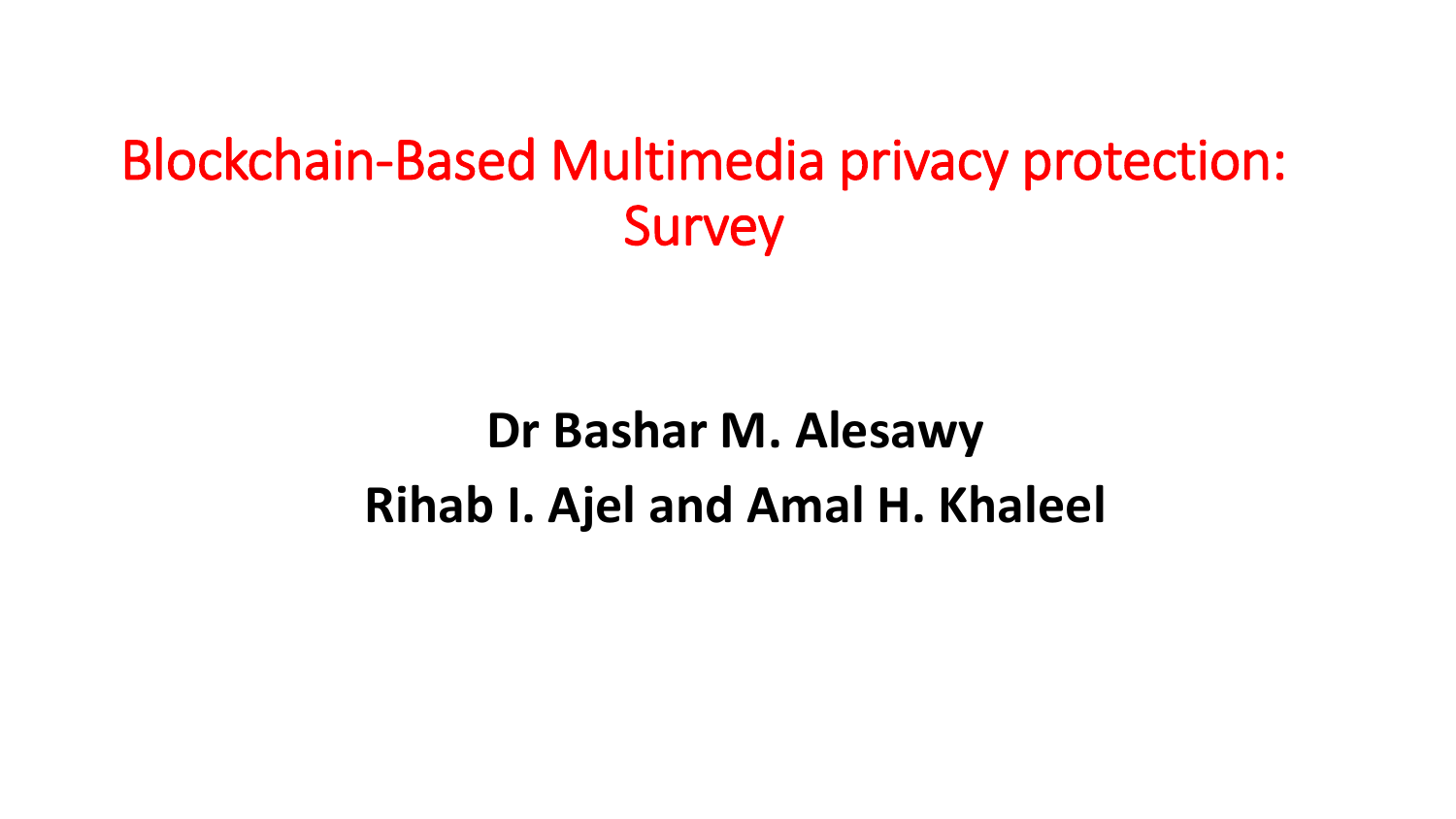#### **Overview of blockchain**

**Blockchain published theoretically in 2008, and the first open source blockchain implementation was deployed in 2009 as an integral component of Bitcoin, as decentralized digital currency system. Blockchain technology is generally referred to as a distributed ledger, which was originally designed for the financial industry and records and replicates every transaction on every network node**

**Blockchain technology is a recent breakthrough in safe computing in an open network environment without centralized authority. It is a distributed chain of blocks that tracks an evolving list of transaction records by arranging them into a hierarchical chain. The block chain is created and maintained via a peer-to-peer overlay network, and it is secured by encryption that is both smart and decentralized.**

**In Fig. 1, A blockchain is a digital ledger that organizes data into groups called blocks, each of which contains a collection of data. Blocks have specific storage capacity, and when full, they are connected onto the preceding block, establishing a data chain known as a "blockchain." All additional information added after that newly added block is compiled into a new block, which is then added to the chain after it is filled.**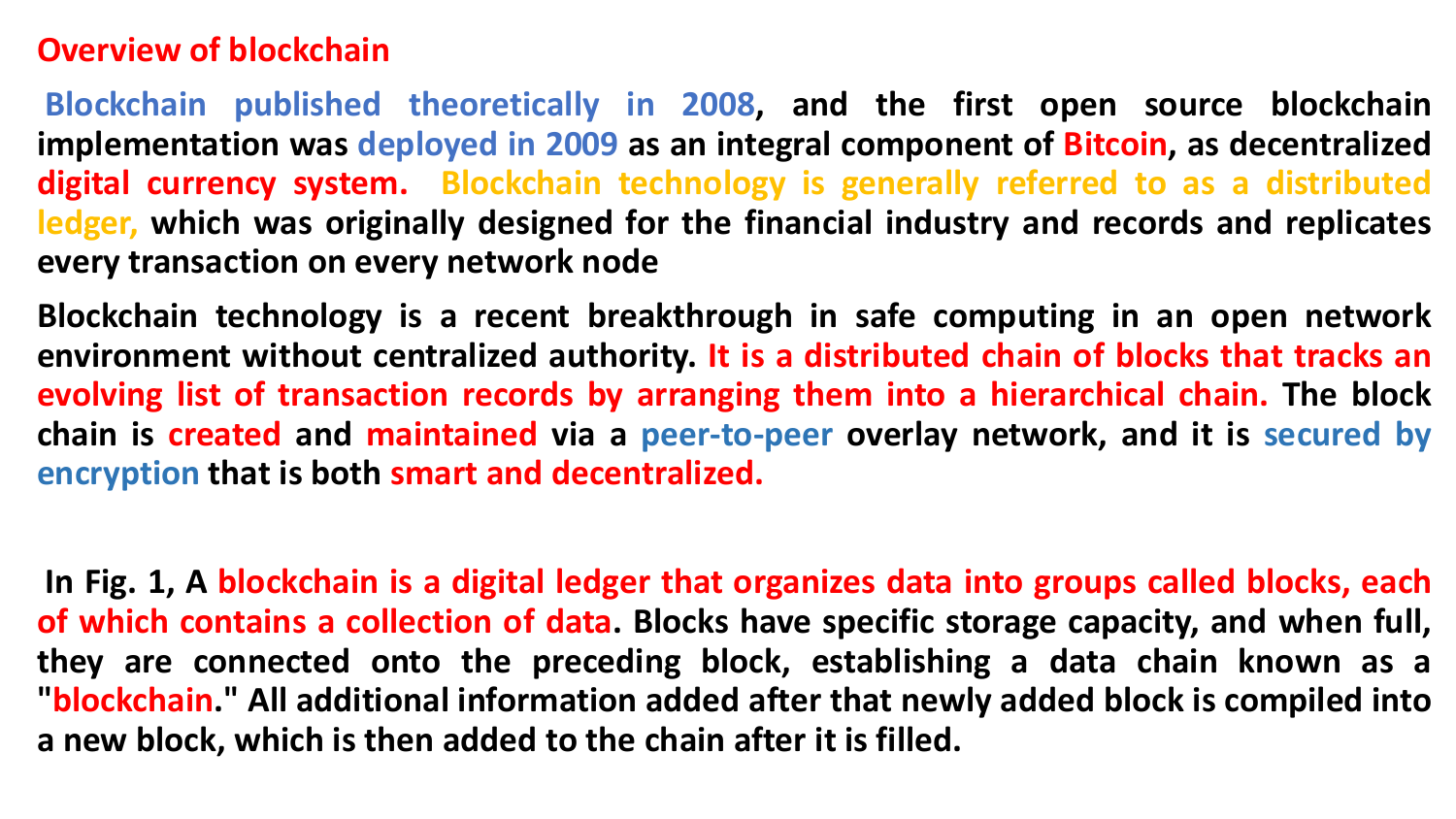**A database organizes information into lists, but a blockchain organizes information into chunks (blocks) that are linked together. When implemented in a decentralized manner, this method creates an irreversible data timeline. When a block is filled, it becomes permanent and part of the chronology. When a block is added to the chain, it is assigned a precise timestamp.**



#### **In Fig. 1, Transaction Process**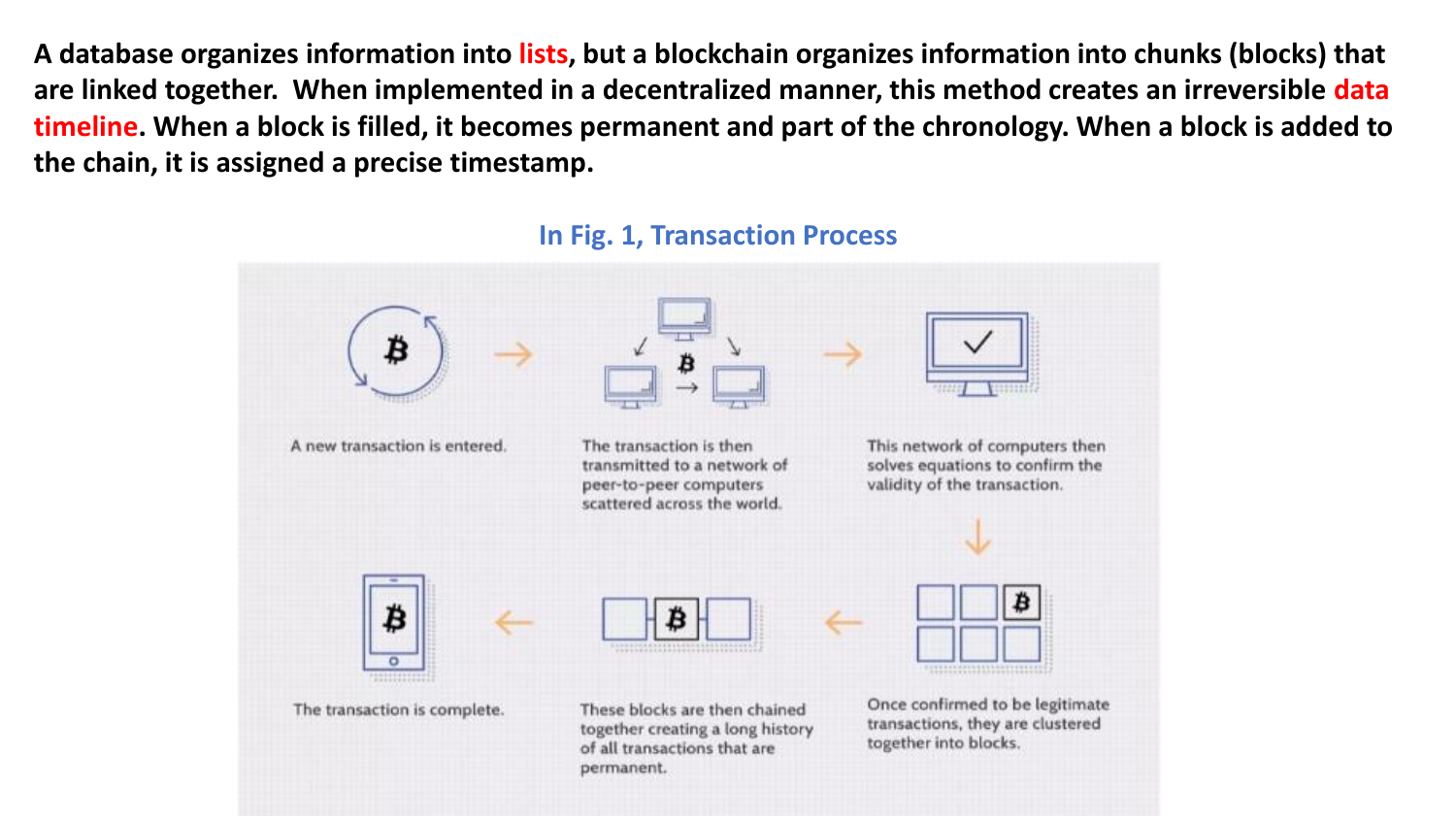#### • **Joining a Blockchain Network:**

**To join a blockchain network, a node will transmit a message confirming the user's identifica tion to one existing node, a process known as seeding. If the node knows the user's network I** D, it will broadcast it to the other nodes if the user chose to join the network, and after those **nodes register the user's network ID, the user is added to the existing blockchain network.**

#### • **Publishing new transaction:**

**This is accomplished through the use of a basic broadcast technique. When a new transaction is announced to all nodes, it is added to the awaiting transaction array of each node.**

#### **Blockchain technology applications**

- **1- Digital currency: Bitcoin Blockchain technology**
- **2- Smart Contract: Ethereum**
- **3- Hyperledger global commercial transactions**

**4- Additional Applications such as insurance, payments, IOT, protection of information in medical care, and online marketplaces**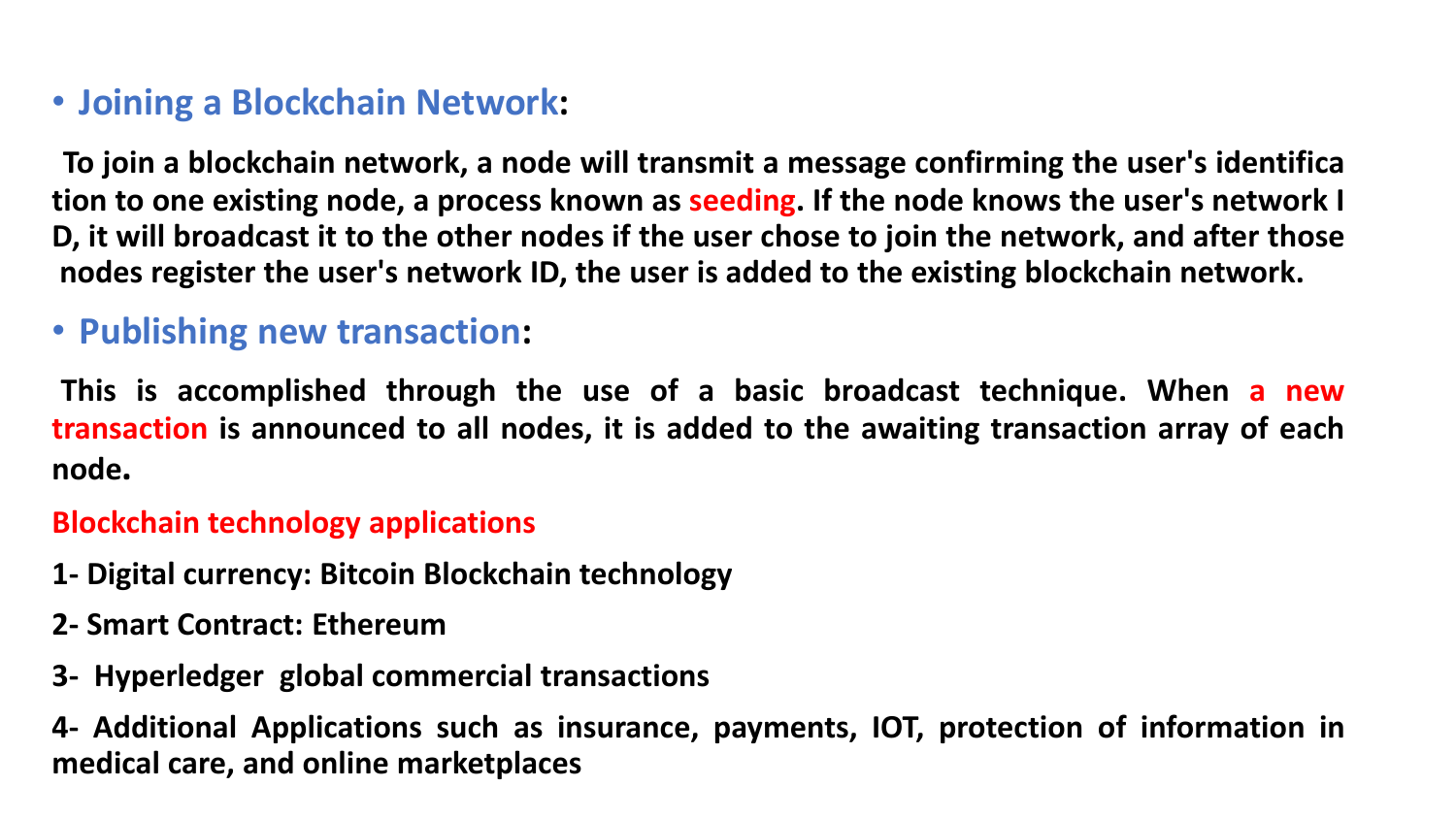### **we can summarized some features of this technology:**

- **Decentralized. The fundamental characteristic of blockchain is that it no longer relies on centralized nodes**
- **Transparent. The blockchain system's data record is visible to each node, and it is also visible when updating the data.**
- **Open source. refers to the use of open the majority of blockchain systems are accessible to everyone, data can be checked openly.**
- **Autonomy. Because of the consensual foundation, any node on the public blockchain may safely transmit or change information; the goal is to trust from a single individual to the entire system, and no one can interfere.**
- **Immutable. Any records will be retained in perpetuity and cannot be altered until someone has control of more than 51 percent of the nodes at the same time.**
- **Anonymity. Blockchain technologies have handled the trust problem between nodesall that is required is the person's blockchain identity.**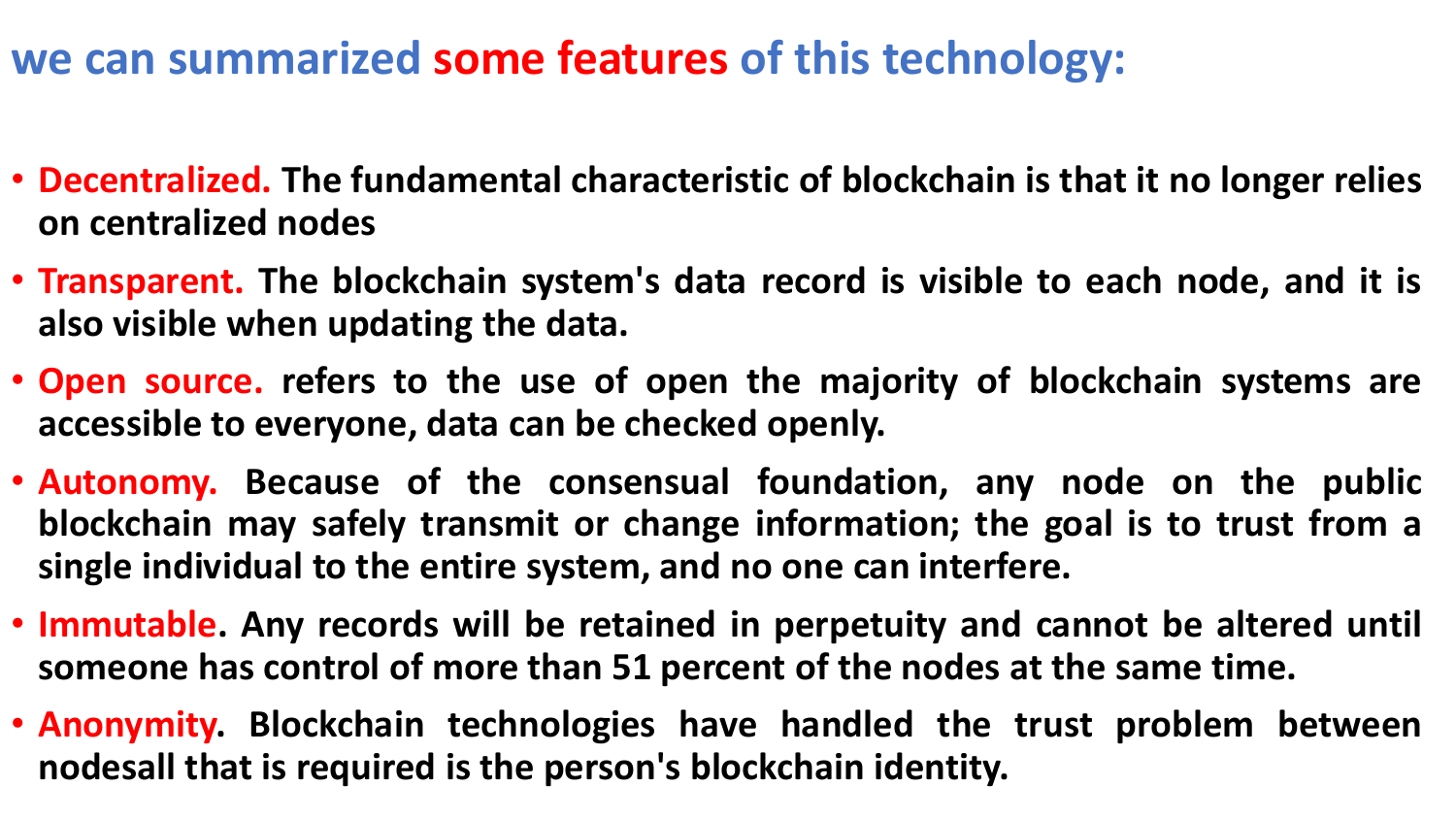## **Blockchain structure**

• **Generally, From bottom to top, the blockchain architecture consists of the, data layer network layer, consensus layer, incentive layer, contract layer, and application layer.**

**Among these is the data layer, which wraps the blockchain design in the blockchain system and offers services such as non - symmetric encryption and data time stamping.**

**The network layer is a set of processes that allow the blockchain system to function, such as distributed networking mechanisms, data transfer and verification methods..**

**The consensus layer is the blockchain system's fundamental algorithm section, that sets the reporting subject and reporting technique.**

**To stimulate each node to engage in bookkeeping as much as possible, the incentive layer sends contract information in advance in addition to making contact with the transaction parties**

#### **Consensus algorithms**

- (PoW): Proof of Work
- (PoS): Proof of Stake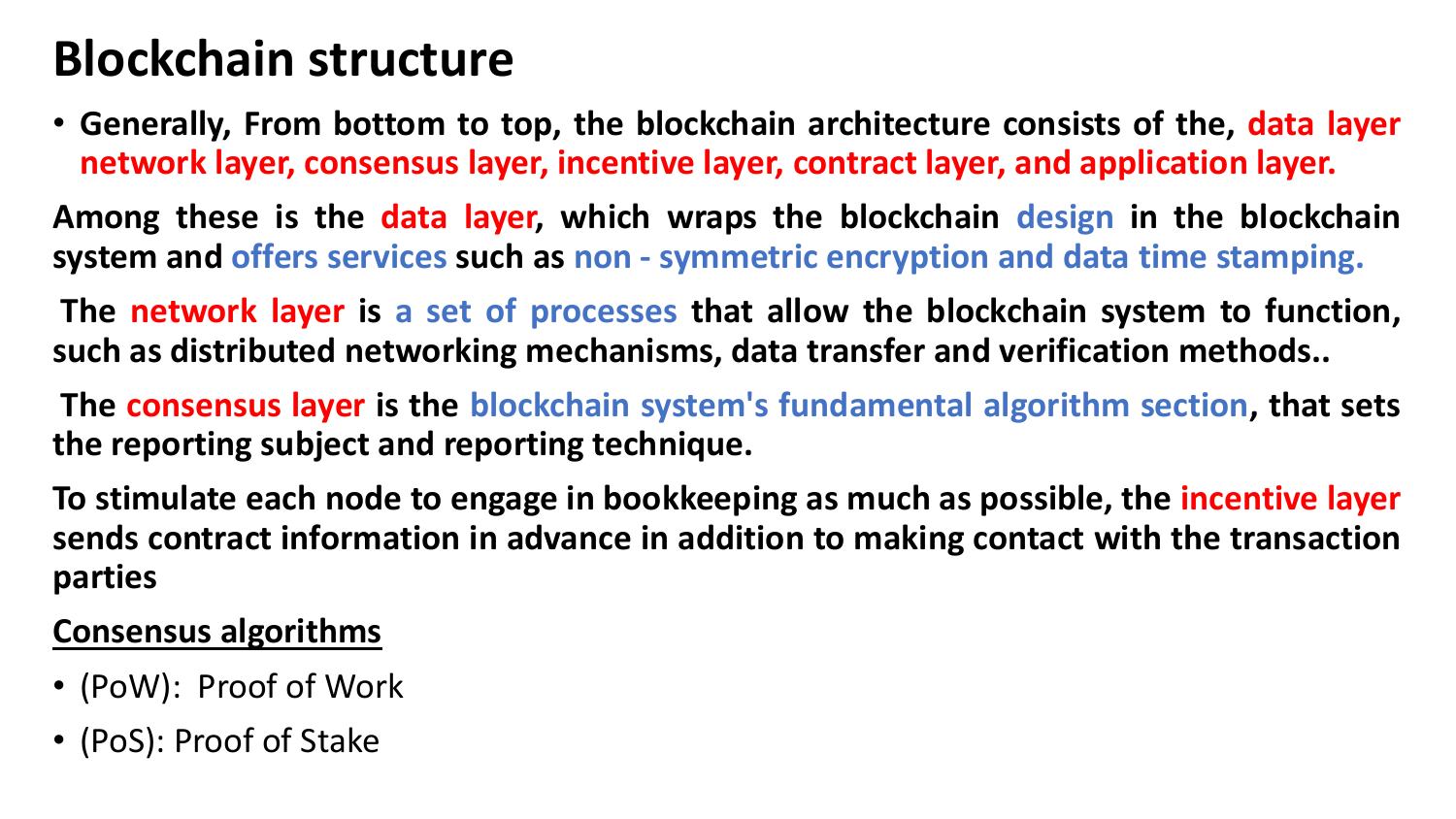### Finger 2. The general structural framework of blockchain

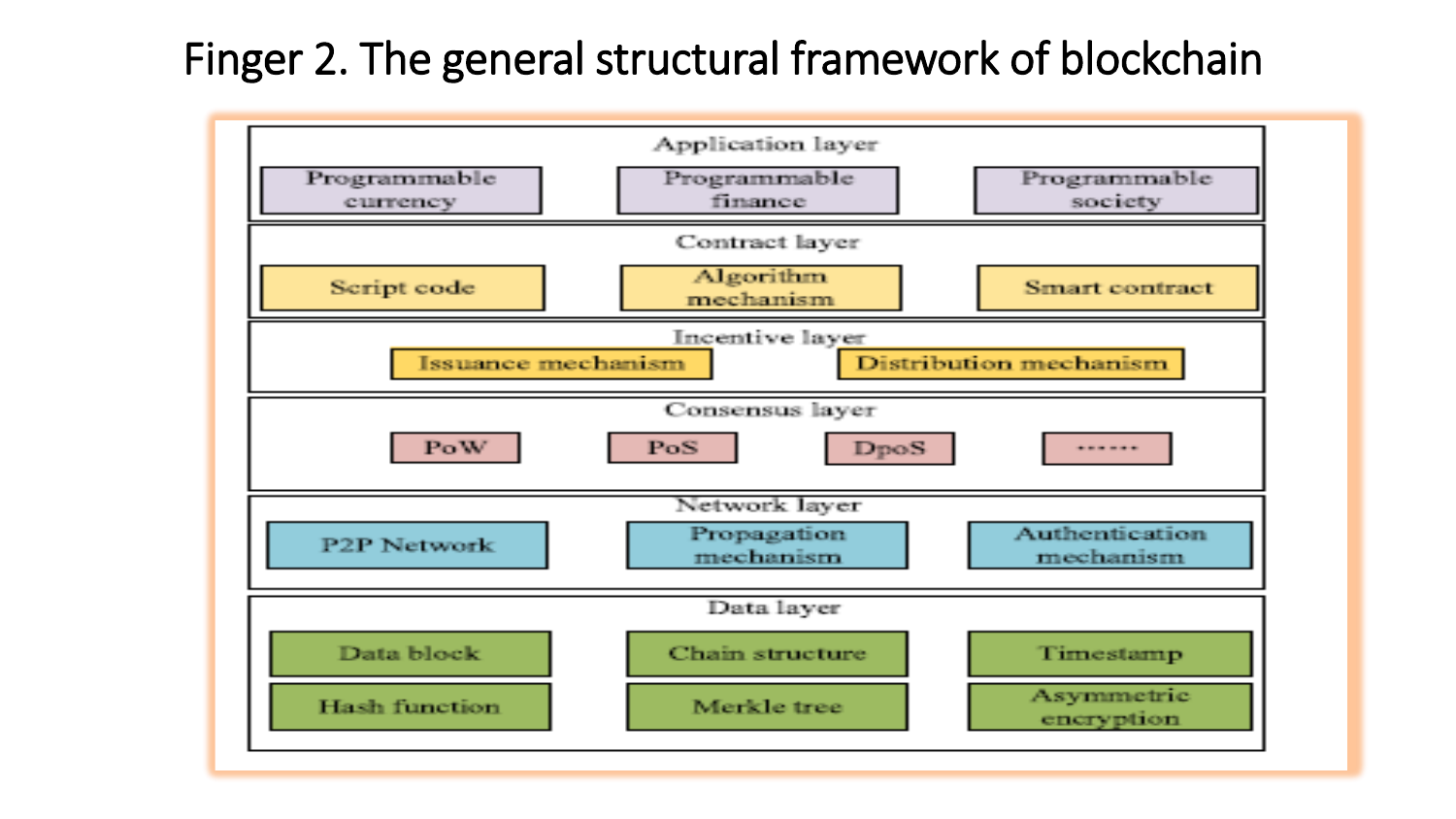**In general, every block includes main data, a hash of the previous block, a hash of the current block, a timestamp, and additional metadata. Figure 3 shows the basic blockchain data structure, with each block:-**

- **1. Main data.The most important information. depending on the service, for example, transaction records, bank clearance records, contract registers, or IOT data files etc..**
- **2. Hash. When a transaction was completed successfully, it was hashed into a code and sent to all nodes.**
- **3. Timestamp. The time when the block was created.**
- **4. Additional Information. As an example, consider the block's signature, the Nonce value, or any other data that the user define.**

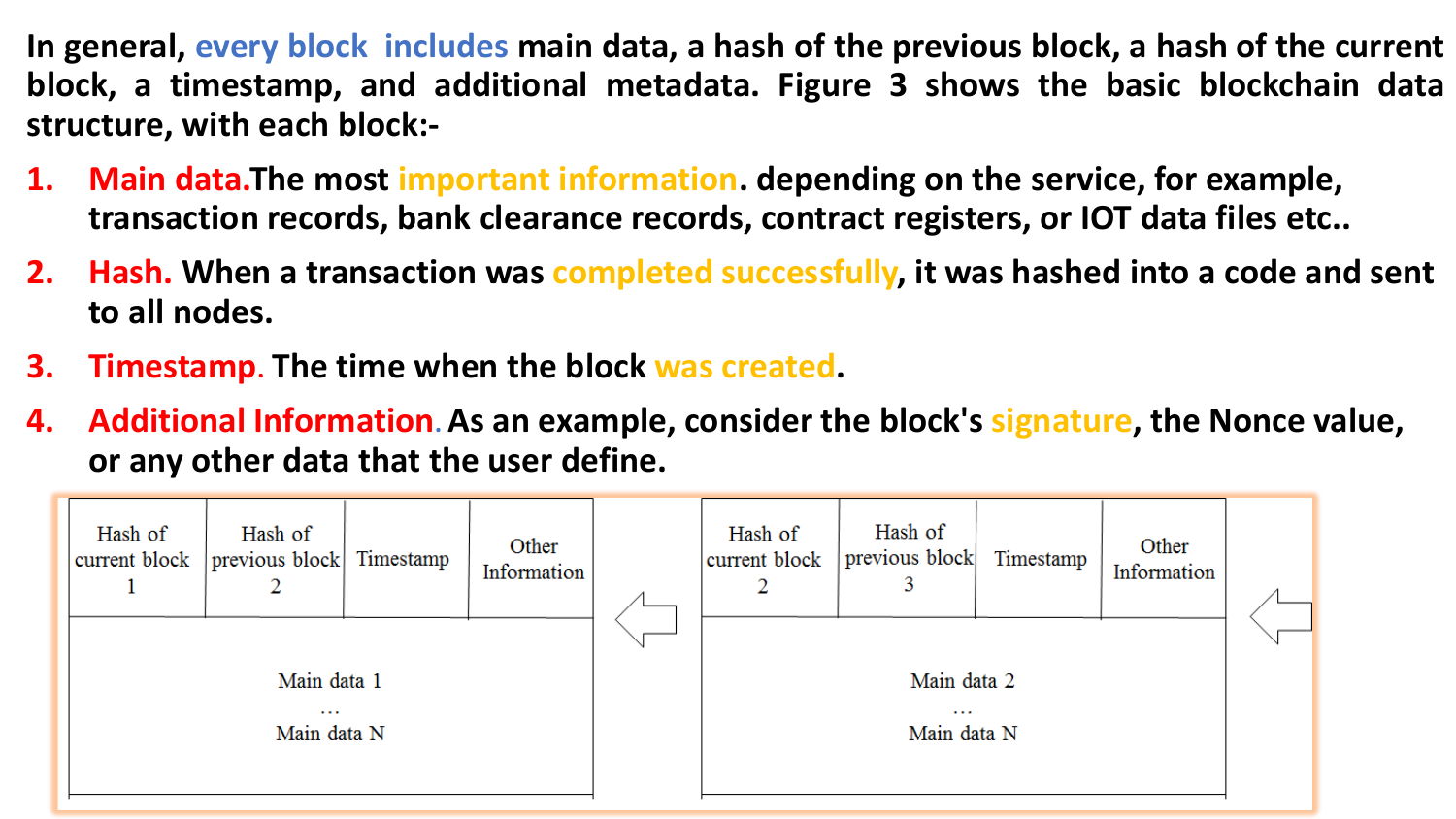#### **Types of Blockchain**

**Three types of blockchain technology can be distinguished:-**

- **A public blockchain**
- **Private blockchain**
- **Consortium blockchains.**







**Figure 4: Public blockchain Figure 6: Consortium blockchain Figure 5: Private blockchain**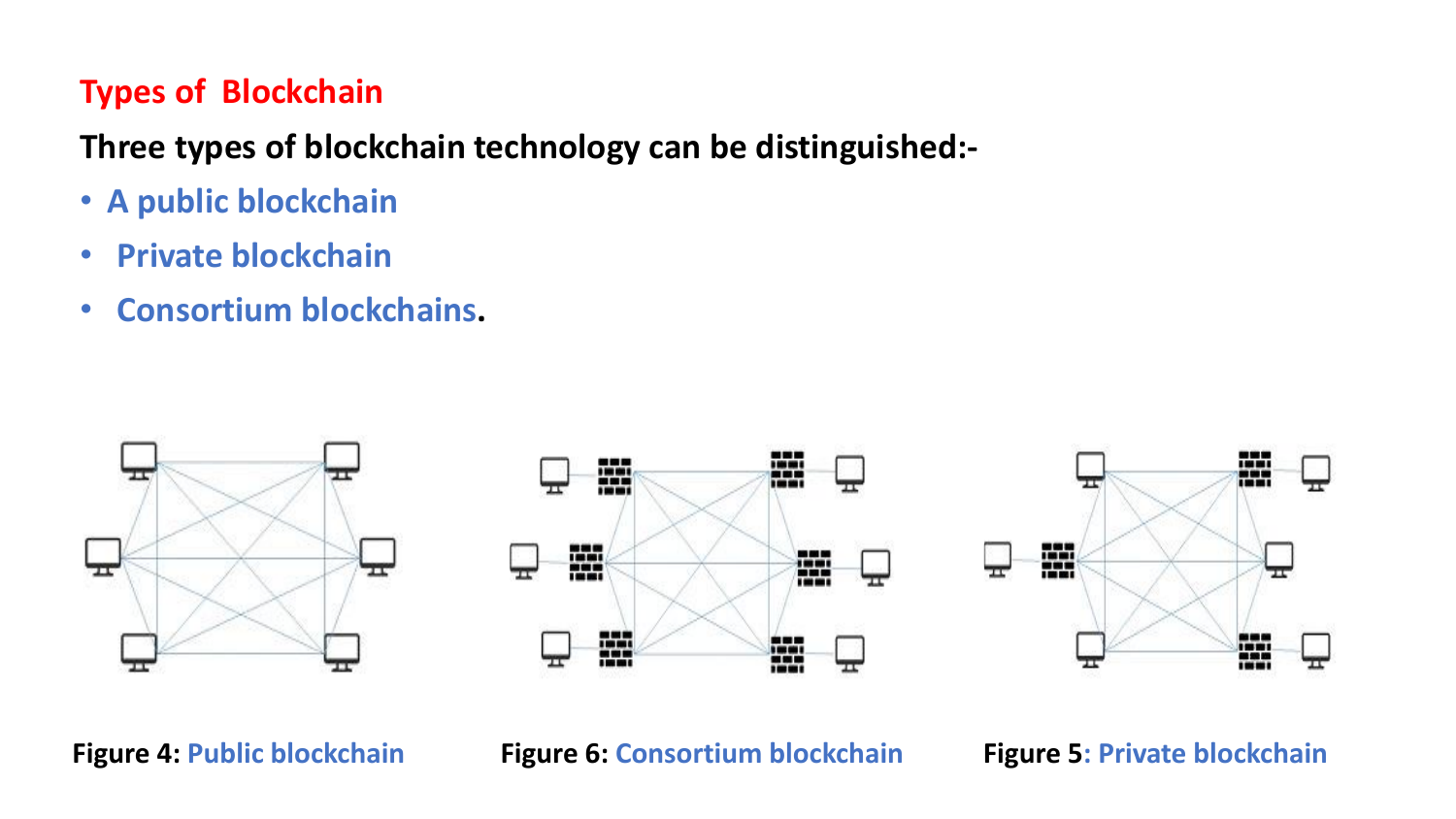## **Advantages and Disadvantages of Blockchain**

| <b>Pros</b>                                                                                                                                         | Cons                                                            |
|-----------------------------------------------------------------------------------------------------------------------------------------------------|-----------------------------------------------------------------|
| • Improved accuracy by removing human involvement in<br>verification                                                                                | • Significant technology cost associated with<br>mining bitcoin |
| • Cost reductions by eliminating third-party verification                                                                                           | • Low transactions per second                                   |
| • Decentralization makes it harder to tamper with                                                                                                   | • History of use in illicit activities                          |
| • Transactions are secure, private, and efficient                                                                                                   | • Regulation                                                    |
| • Transparent technology                                                                                                                            |                                                                 |
| • Provides a banking alternative and way to secure<br>personal information for citizens of countries with<br>unstable or underdeveloped governments |                                                                 |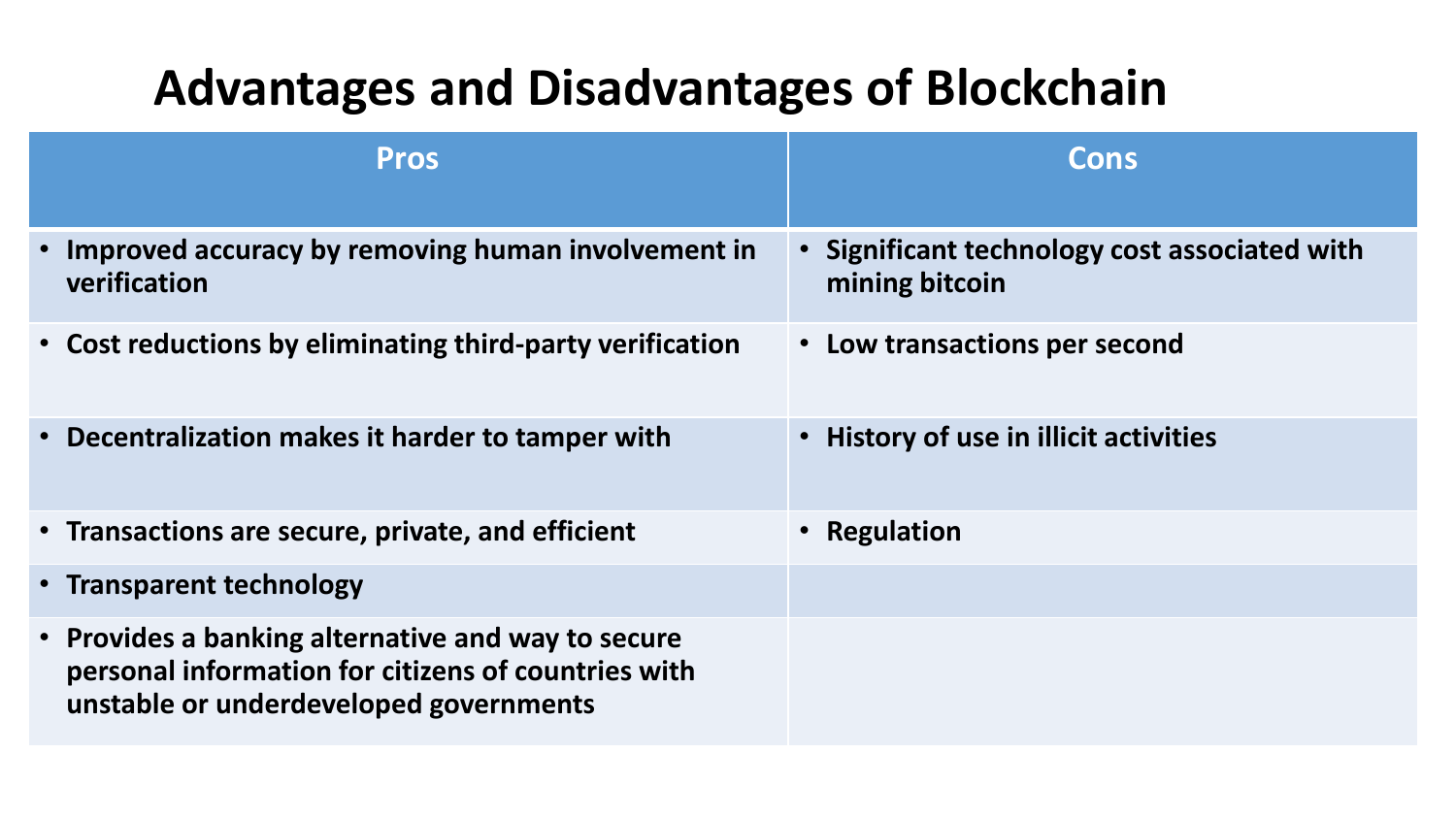# **3**. Multimedia Protection

#### **3.1 Encryption**

**Encryption symmetric (e.g., Advanced Encryption Standard (AES), Rivest Cipher (RC5), etc.); asymmetric (Rivest–Shamir–Adleman (RSA), Digital Signature Algorithm (DSA), etc.).**

#### **3.2 Digital watermarking**

**digital watermarking protects the multimedia material after it has been decoded by authorized users by concealing the identifying information (watermark) in the original content.**

#### **3.3 Fingerprinting**

**multimedia fingerprinting (also known as transaction tracking) may track down the identity of pirates (colluders) when an unauthorized copy is discovered.**

#### **3.4 Digital rights management (DRM)**

**DRM systems were created to allow for the safe transfer of digital material to an authorized recipient while imposing limits on the content's use after delivery**